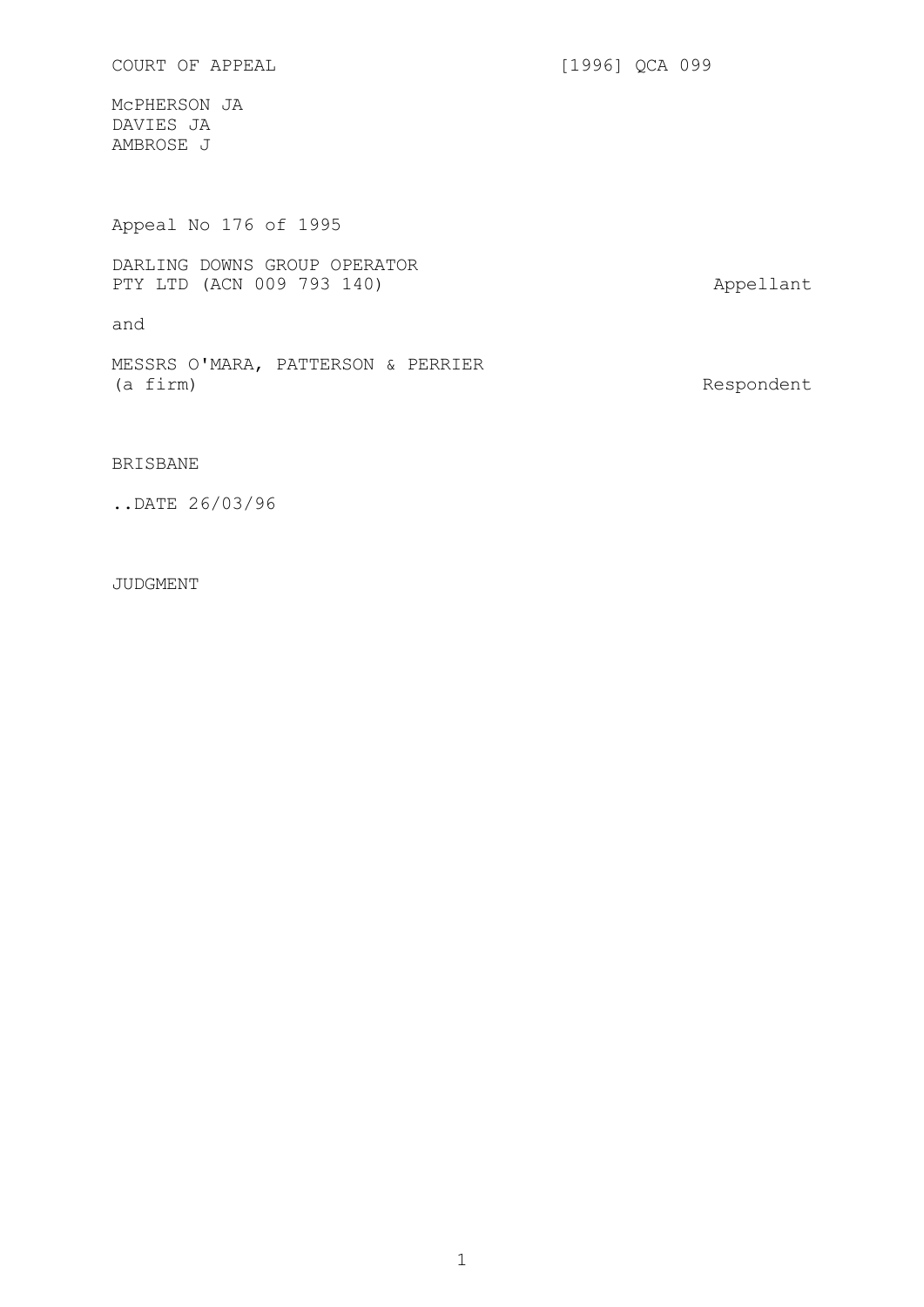#### 260396 T3/JB M/T COA55/96

McPHERSON JA: On 28 August 1992 the defendant executed an indenture in the form of a deed with the plaintiffs, who are a firm of solicitors. The deed recited that the plaintiff firm had done legal work for the defendant giving rise to an indebtedness of \$42,757.96, which is the sum sued for together with interest in this action.

For present purposes it is necessary and sufficient to set out the recitals E to G of the deed, and also clause 1 of it:

"E. The total outstanding sum (hereinafter referred to as the 'Total Outstanding Sum') due and owing to O'Mara is \$42,757.96.

F. Darling Downs does not dispute the quantum of the Total Outstanding Sum.

G. Darling Downs is currently unable to attend to the payment in full of the Total Outstanding Sum."

Clause 1 of the deed is expressed as follows:

"Darling Downs shall commence to make periodical payments to O'Mara by way of reduction of the Total Outstanding Sum as soon as possible."

It is necessary to add that, in reading those provisions of the deed, the reference to O'Mara is a reference to the plaintiff firm of solicitors, and the reference to Darling Downs is a reference to Darling Downs Group Operator Pty Ltd, which is the defendant.

In the course of the reasons for the judgment, which was given in favour of the plaintiff, the learned trial judge said that clause 1 was uncertain and the deed was consequently void. I

JUDGMENT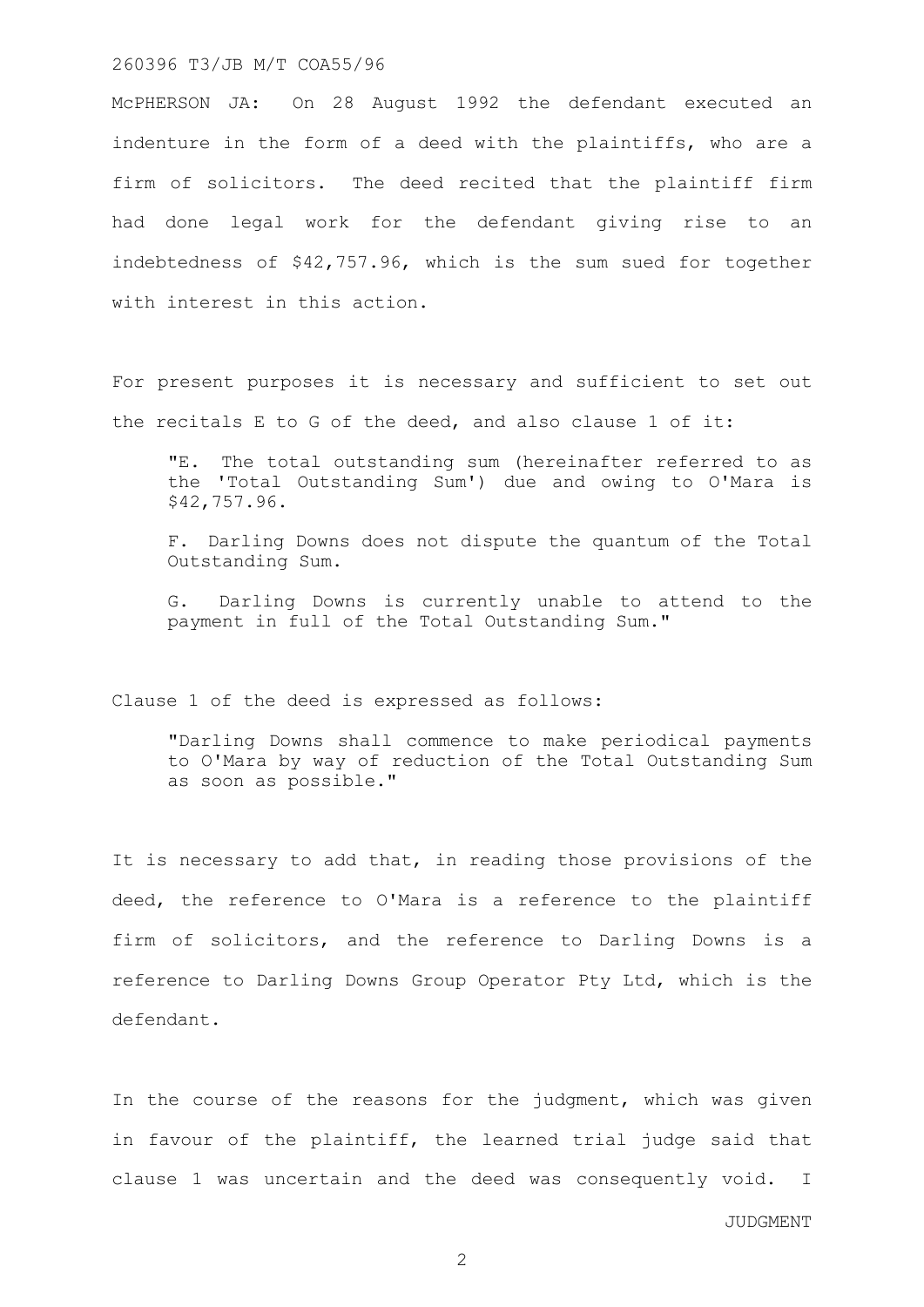## 260396 T3/JB M/T COA55/96

doubt, however, if the expression "as soon as possible" in clause 1 is so uncertain as to render clause 1 meaningless and the whole deed void. In Head v. Kelk [1963] S.R. (NSW) 340 the Full Court of New South Wales held that a promise to pay "when financially able to do so and not before" was not uncertain. I see little, if any, difference between that expression and the verbiage of clause 1 in the present case.

In any event it does not matter much if clause 1 is uncertain and void. It incorporates a promise to pay the amount in question. Eliminating the promise to pay from the deed would not have the consequence that the whole deed was rendered void. To adopt that approach to the matter would be to confuse two distinct functions which the deed was designed to perform, one of which was to acknowledge the existence of the debt and its amount, and the other to provide for its discharge by payment. If the covenant or promise to pay is, as it is contended by the appellant, void, the deed nevertheless remains a valid deed and an effective acknowledgment of the debt in other respects.

This accords with ancient and long-standing law, as well as with common sense. For example, in Spencer v. Hemmerde [1922] 2 A.C. 507, the debtor wrote a letter to the following effect: "It is not that I won't pay you, but that I can't do so..." He never paid any part of the money involved. It was held by the House of Lords that that was a sufficient acknowlegement to take the case out of the Statute of Limitations. The decision has been followed on many occasions, and in particular it was applied by

JUDGMENT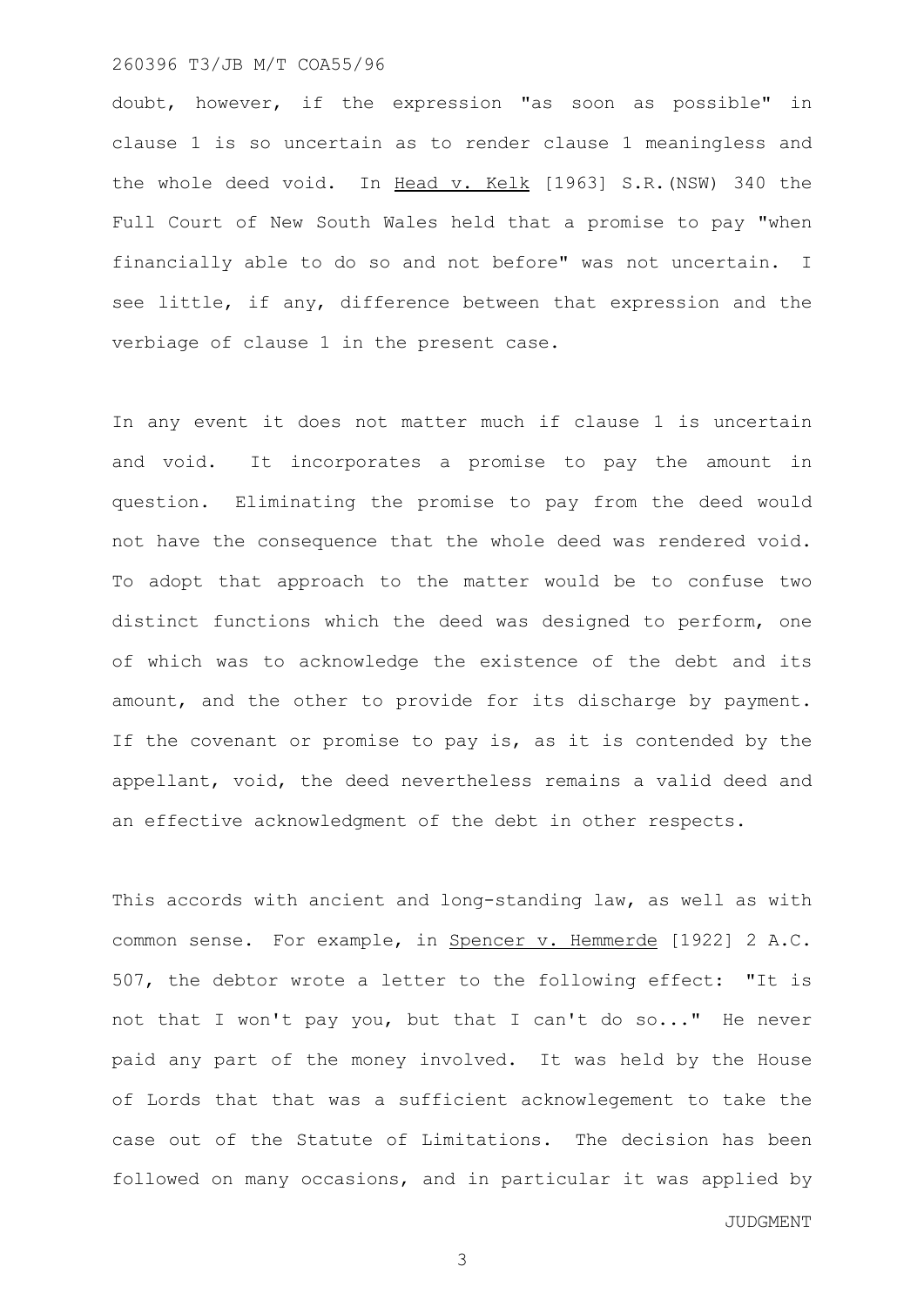#### 260396 T3/JB M/T COA55/96

the High Court in Bucknell v. Commercial Banking Company of Sydney Ltd (1937) 58 CLR 155, 164 to 165. As appears from the passage at 165 of that report, the only question is whether the acknowledgment is an unqualified acknowledgement, which in the recitals in the present case it certainly is.

A debtor, it need hardly be said, cannot get rid of an admitted debt by making a qualified promise to pay it. I do not consider that, if the provisions of clause 1 of the deed are not effective, they can be viewed as in some way indefinitely suspending or postponing the promise to pay the debt. Whether void or valid, the provisions of clause 1 of the deed do not touch the plain and unqualified acknowledgment that appears in the recitals to the deed and which demonstrate that the defendant admitted under seal that it owed the amount of money specified in those recitals.

In these circumstances it is not possible simply to ignore the acknowledgment and pretend that somehow the debt is not owing, and is not to be taken as owing.

Some attempt was made by the appellant to refer us to other letters that preceded the execution of the deed, and to suggest that in some way the provisions in the body of the deed could be qualified or better understood when read in the light of that correspondence.

JUDGMENT It is a settled rule of law that one cannot resort to parole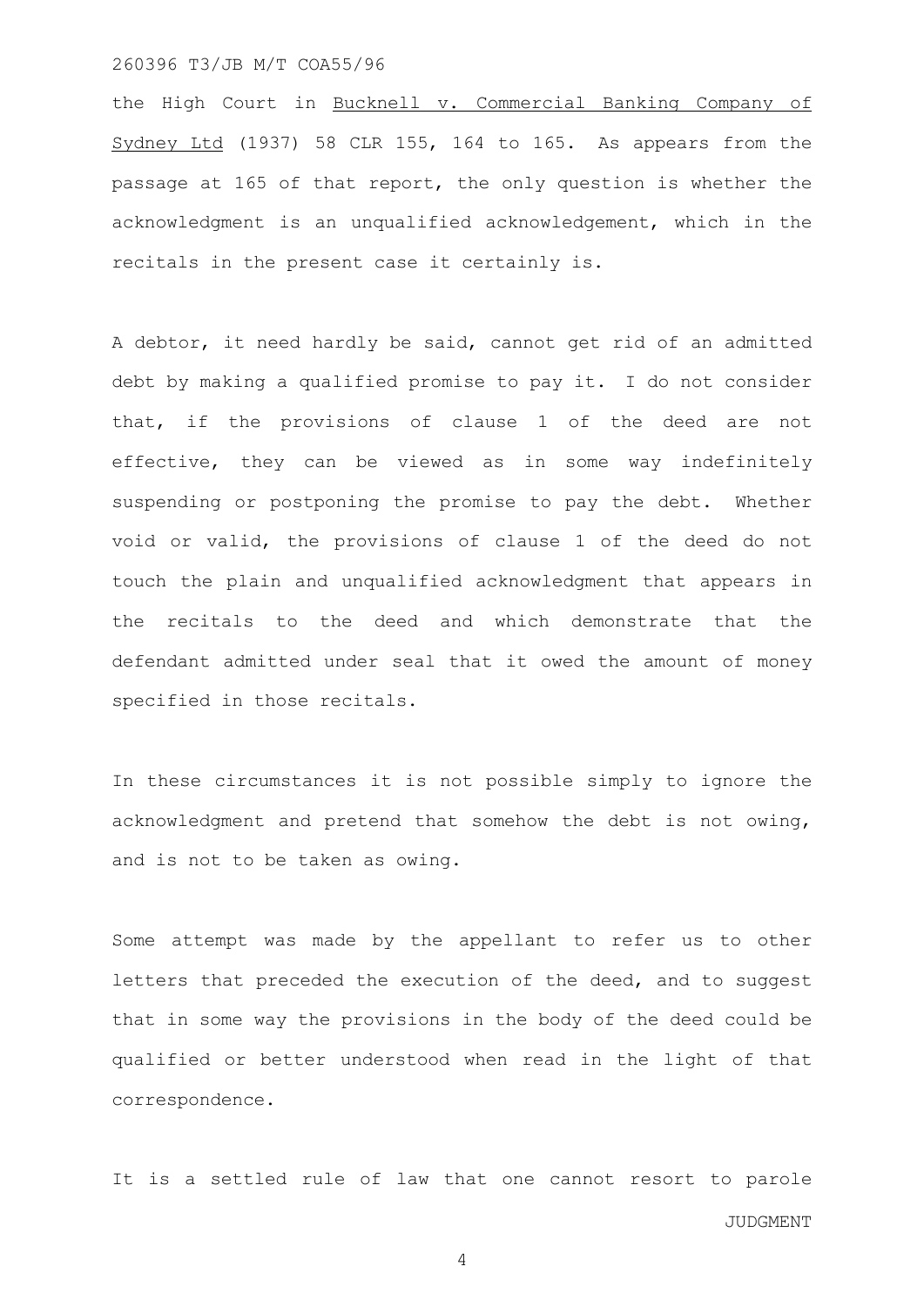evidence, which in this context includes letters and correspondence between the parties, in order to interpret, qualify, contradict or detract from the terms of a formal document like a deed. Consequently, it is not open to arrive at the result that the appellant wishes by attempting to show that in some way or other there was an understanding or an agreement or condition that altered the effect of the deed as we now see it before us.

In all these circumstances it seems to me that there is no basis on which this appeal can succeed. I would dismiss it with costs.

DAVIES JA: The appellant's grounds of appeal in this appeal which as the learned presiding Judge has said is one against a judgment for \$46,695 and costs for professional fees by a firm of solicitors are in summary that -

- (1) A letter dated 11 February 1991 from the appellant to the respondent was not a retainer to act in a Planning and Environment Appeal, but for a more limited purpose;
- (2) The retainer of the respondent in that appeal was by another company, Agaric Pty Ltd ;
- (3) A deed dated 22 August 1992 was not an admission by

JUDGMENT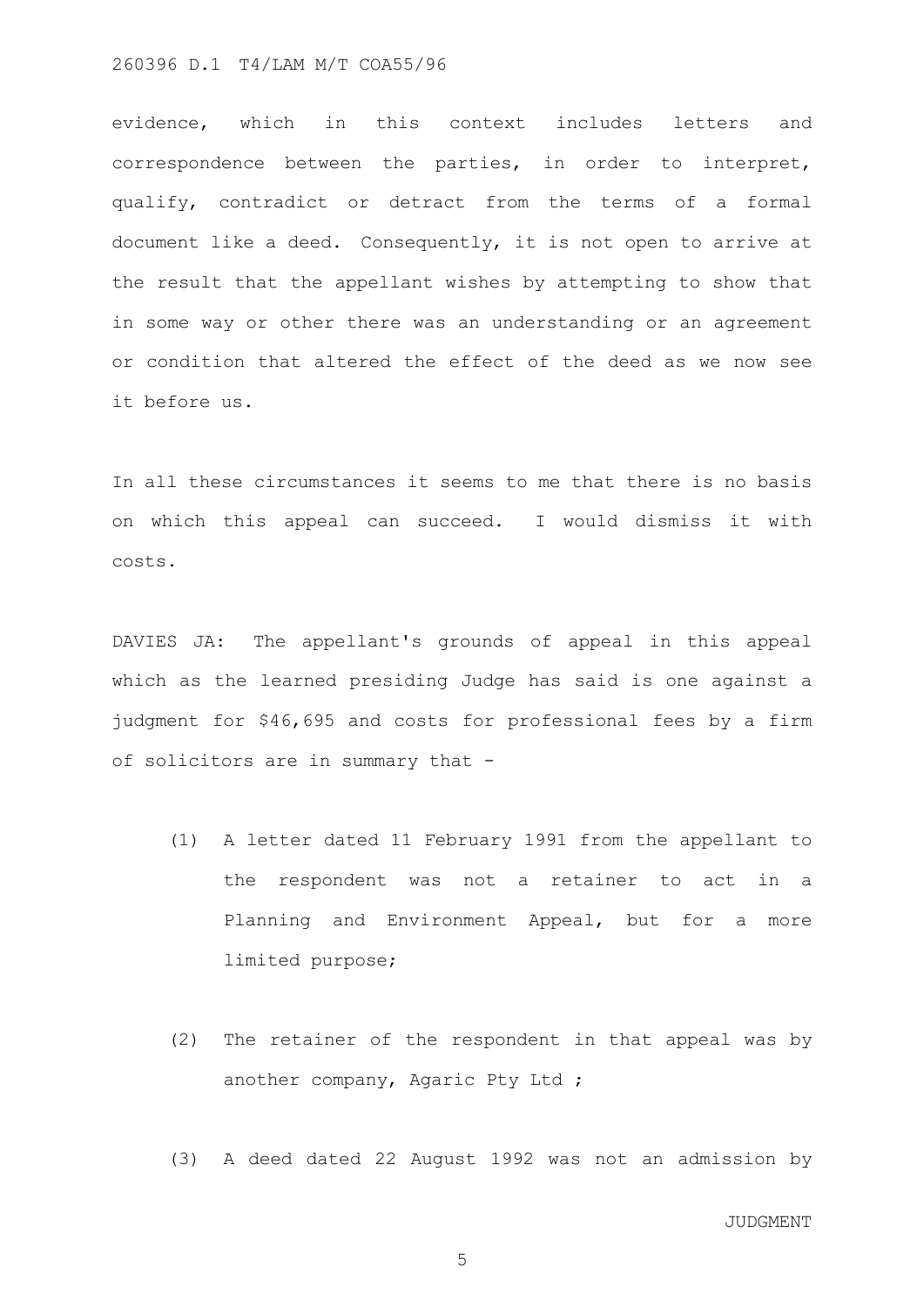the appellant of an existing liability to the respondent;

(4) A letter dated 4 August 1994 from Hemming and Hart Solicitors to the respondent either was not such an admission or was inadmissible.

The learned trial Judge held that the letter dated 11 February 1991 was a retainer by the appellant, on its own behalf and on behalf of Agaric, to the respondent to act in relation to an application to the Rosalie Shire Council, including an appeal to the Planning and Environment Court. If His Honour was correct in that conclusion this appeal must fail because the amount of fees was proved by the respondent and there was no dispute as to that.

As His Honour pointed out in his judgment the letter contemplated that the application then before the council would not be successful and that there would be an appeal to the Planning and Environment Court. It referred to need to make plans for the lodgment of an appeal and "our strategy and tactics from there". It enclosed an amount of \$2,000 to pay fees as and when they fell due and asked to be "kept updated" on further costs and fees. It was in that context that the solicitors were asked in the letter to act "with regard to the application recently made to Rosalie Shire Council for town planning consent". Without more I would have been inclined, as

JUDGMENT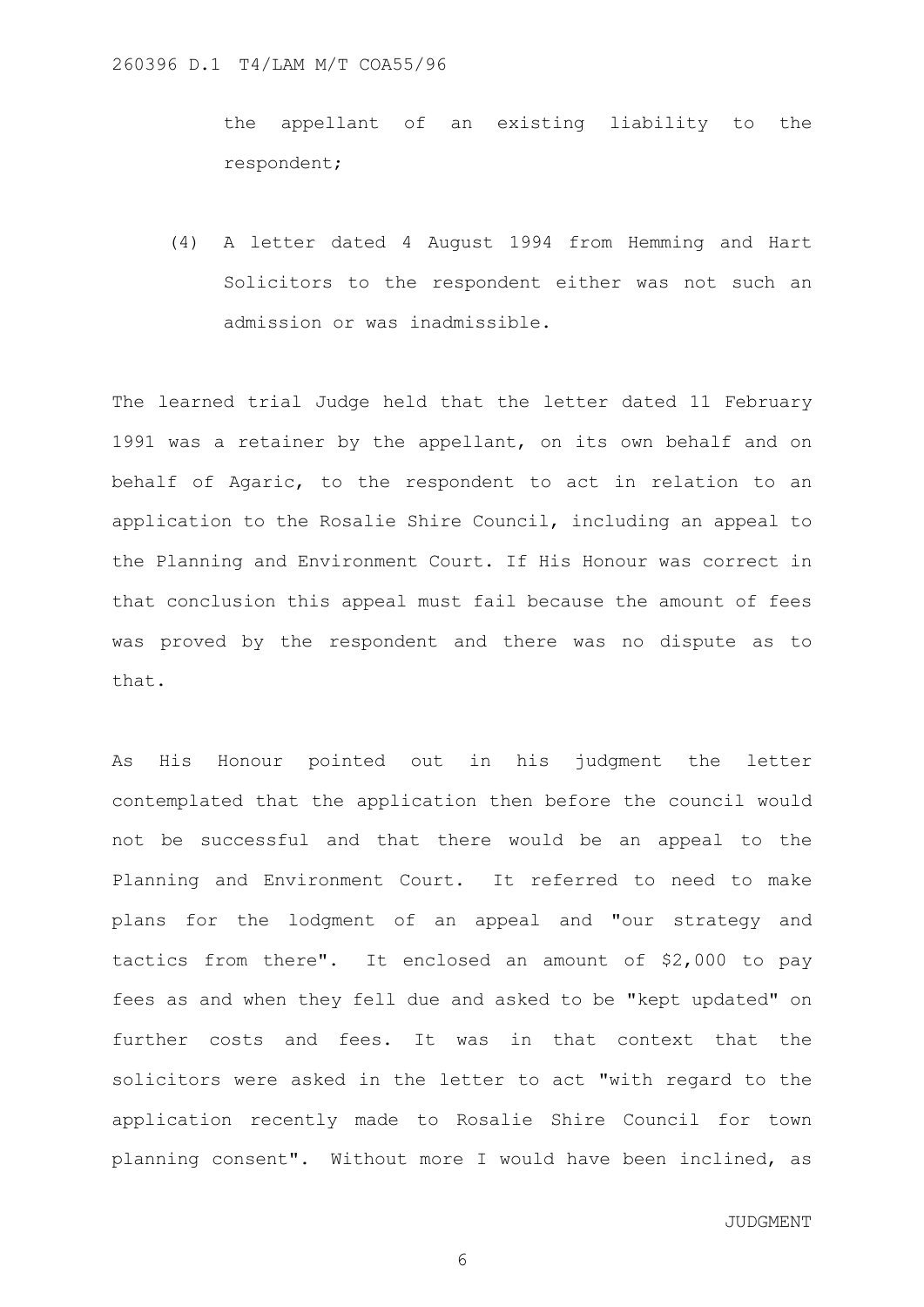His Honour did, to construe this letter as a retainer from the appellant to the respondent to act in relation to the Planning and Environment appeal, but so strong is the subsequent evidence against the appellant that it is unnecessary to decide this question.

Thereafter accounts were periodically rendered to the appellant and for a time they were paid. The appeal to the Planning and Environment Court proceeded and was successful. After a time, without explanation from the appellant, accounts rendered by the respondent were not paid. On 28 August 1992 the appellant executed a document in the form of a deed. In it the appellant acknowledged that in February 1991 it instructed the respondent to institute an appeal to the Planning and Environment Court consequent upon refusal by the Rosalie Shire Council to allow the application; that the respondent delivered it to it bills of costs under cover of letter dated 1 April 1992; that the outstanding sum due by it to the respondent was \$42,757.96 and that it did not dispute the amount of that sum. The appellant then undertook to make periodical payments of that sum "as soon as possible" and during the period that it or any part of it remained outstanding, to pay interest at the rate of 13 percent on monthly rests.

The learned trial Judge held that the deed was void for uncertainty because no certain meaning could be given to the phrase "as soon as possible". The respondent does not seek to

JUDGMENT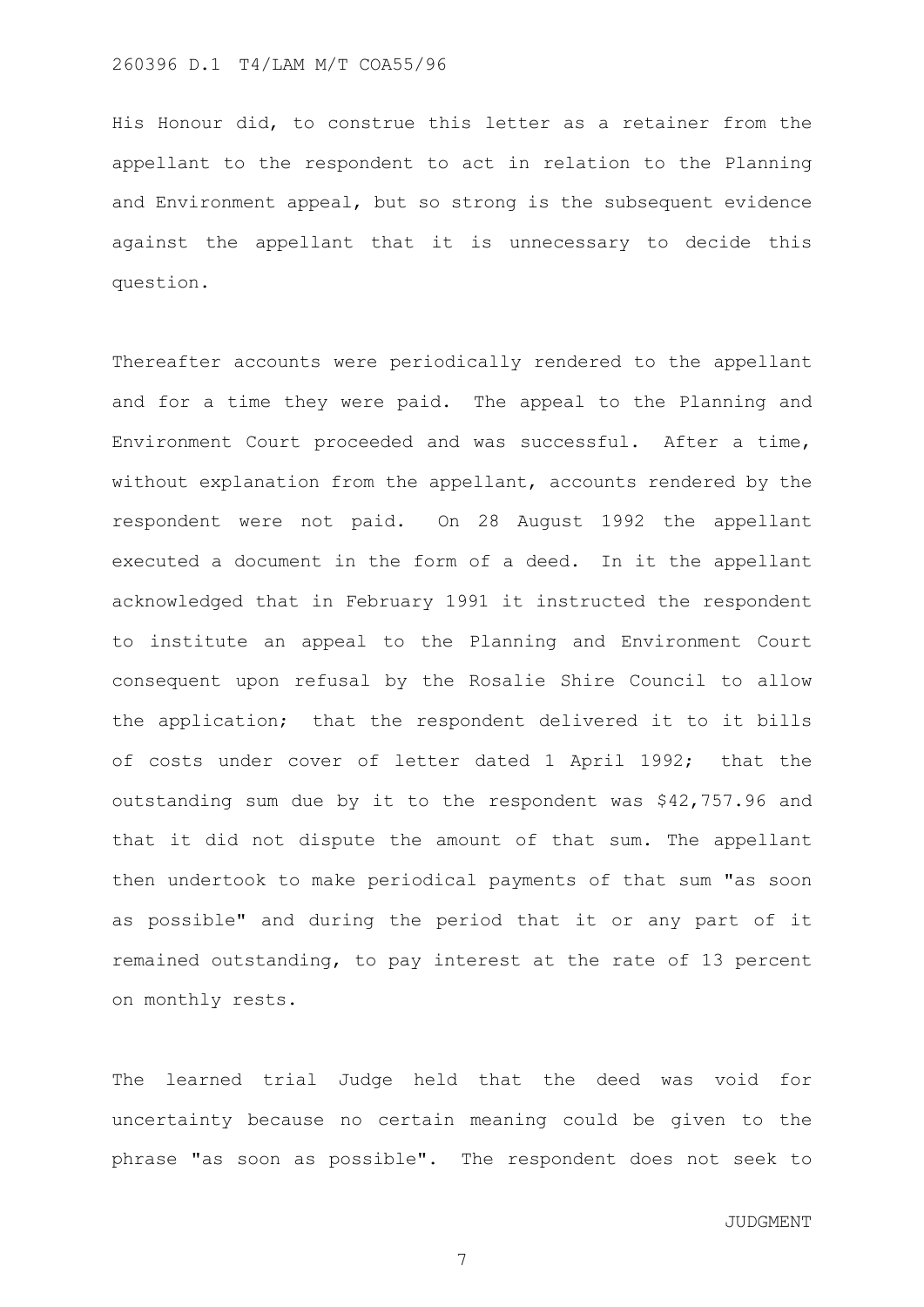contest that conclusion so far as the deed constitutes a promise to pay but nevertheless relies on the document as an admission signed under seal by the appellant. The trial Judge held it to be such an admission and in that, in my view, he was plainly right.

His Honour also referred to the letter signed by the appellant returning the executed instrument in which did thank the respondent with its patience with regard to the payment of accounts and expressed the hope that payment of the amount referred to could be made in the near future.

The learned trial Judge also relied on a letter from Hemming and Hart written on behalf of the appellant to the respondent on 16 August 1994 but it is unnecessary for the purpose of this appeal to refer to that letter or the appellants objections to it. The evidence shows plainly that the appellant retained the respondent for its Planning and Environment appeal, acknowledged that it had done so and acknowledged its indebtedness to the respondent in the sum of \$42,757.96.

No question arises in this appeal or indeed could arise as to the amount of interest which was in fact awarded pursuant to the Common Law Practice Act. Accordingly I agree with the presiding Judge that the appeal must be dismissed with costs.

AMBROSE J: I agree that the appeal must be dismissed with costs

JUDGMENT